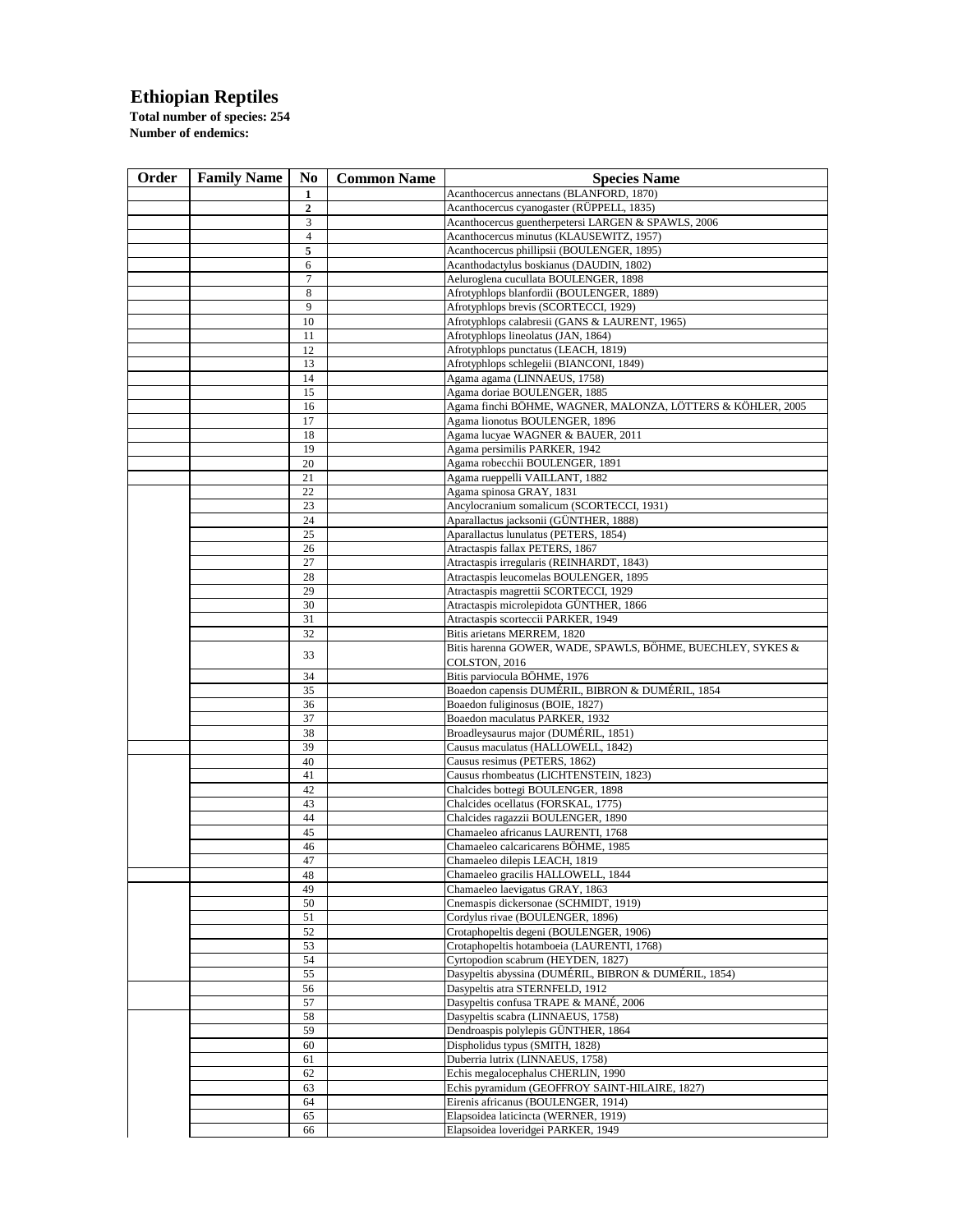| 67         | Eryx colubrinus (LINNAEUS, 1758)                                                                               |
|------------|----------------------------------------------------------------------------------------------------------------|
| 68         | Eryx somalicus SCORTECCI, 1939                                                                                 |
| 69         | Gerrhosaurus flavigularis WIEGMANN, 1828                                                                       |
| 70         | Grayia tholloni MOCQUARD, 1897                                                                                 |
| 71         | Heliobolus neumanni (TORNIER, 1905)                                                                            |
| 72         | Heliobolus spekii (GÜNTHER, 1872)                                                                              |
| 73         | Hemidactylus afarensis ŠMÍD, MAZUCH, NOVÁKOVÁ, MODRY, MALONZA,<br>ABDIRAHMAN-ELMI, CARRANZA, AND MORAVEC, 2020 |
| 74         | Hemidactylus albopunctatus (LOVERIDGE, 1947)                                                                   |
| 75         | Hemidactylus arnoldi LANZA, 1978                                                                               |
| 76         | Hemidactylus awashensis ŠMÍD, MORAVEC, KRATOCHVIL, NASHER,<br>MAZUCH, GVOŽDÍK & CARRANZA, 2015                 |
| 77         | Hemidactylus barodanus BOULENGER, 1901                                                                         |
| 78         | Hemidactylus bavazzanoi LANZA, 1978                                                                            |
| 79         | Hemidactylus brookii GRAY, 1845                                                                                |
| 80         | Hemidactylus curlei PARKER, 1942                                                                               |
| 81         | Hemidactylus flaviviridis RÜPPELL, 1835                                                                        |
| 82         | Hemidactylus fragilis CALABRESI, 1915                                                                          |
| 83         | Hemidactylus isolepis BOULENGER, 1895                                                                          |
| 84         | Hemidactylus jubensis BOULENGER, 1895<br>Hemidactylus laevis BOULENGER, 1901                                   |
| 85<br>86   | Hemidactylus lanzai CARRANZA, AND MORAVEC, 2020                                                                |
| 87         | Hemidactylus laticaudatus ANDERSSON, 1910                                                                      |
| 88         | Hemidactylus mabouia (MOREAU DE JONNÈS, 1818)                                                                  |
| 89         | Hemidactylus macropholis BOULENGER, 1896                                                                       |
| 90         | Hemidactylus ophiolepis BOULENGER, 1903                                                                        |
| 91         | Hemidactylus ophiolepoides LANZA, 1978                                                                         |
| 92         | Hemidactylus platycephalus PETERS, 1854                                                                        |
| 93         | Hemidactylus robustus HEYDEN, 1827                                                                             |
| 94         | Hemidactylus ruspolii BOULENGER, 1896                                                                          |
| 95<br>96   | Hemidactylus sinaitus BOULENGER, 1885<br>Hemidactylus smithi BOULENGER, 1895                                   |
| 97         | Hemidactylus somalicus PARKER, 1932                                                                            |
| 98         | Hemidactylus tropidolepis MOCQUARD, 1888                                                                       |
| 99         | Hemirhagerrhis hildebrandtii (PETERS, 1878)                                                                    |
| 100        | Hemirhagerrhis kelleri BOETTGER, 1893                                                                          |
| 101        | Hemirhagerrhis nototaenia (GÜNTHER, 1864)                                                                      |
| 102        | Hemitheconyx taylori PARKER, 1930                                                                              |
| 103        | Heremites auratus (LINNAEUS, 1758)                                                                             |
| 104<br>105 | Holodactylus africanus BOETTGER, 1893<br>Homopholis fasciata (BOULENGER, 1890)                                 |
| 106        | Lamprophis abyssinicus MOCQUARD, 1906                                                                          |
| 107        | Lamprophis erlangeri (STERNFELD, 1908)                                                                         |
| 108        | Latastia boscai BEDRIAGA, 1884                                                                                 |
| 109        | Latastia caeruleopunctata PARKER, 1935                                                                         |
| 110        | Latastia doriai BEDRIAGA, 1884                                                                                 |
| 111        | Latastia longicaudata (REUSS, 1834)                                                                            |
| 112        | Latastia petersiana (MERTENS, 1938)                                                                            |
| 113        | Leptotyphlops aethiopicus BROADLEY & WALLACH, 2007<br>Leptotyphlops nigricans (SCHLEGEL, 1839)                 |
| 114<br>115 | Letheobia largeni BROADLEY & WALLACH, 2007                                                                     |
| 116        | Letheobia pallida COPE, 1868                                                                                   |
| 117        | Letheobia somalica (BOULENGER, 1895)                                                                           |
| 118        | Limaformosa capensis (SMITH, 1847)                                                                             |
| 119        | Limaformosa savorgnani (MOCQUARD, 1887)                                                                        |
| 120        | Lycophidion capense (SMITH, 1831)                                                                              |
| 121        | Lycophidion depressirostre LAURENT, 1968                                                                       |
| 122<br>123 | Lycophidion jacksoni (BOULENGER, 1893)<br>Lycophidion taylori BROADLEY & HUGHES, 1993                          |
| 124        | Lygodactylus grandisonae PASTEUR, 1962                                                                         |
| 125        | Lygodactylus gutturalis (BOCAGE, 1873)                                                                         |
| 126        | Lygodactylus keniensis PARKER, 1936                                                                            |
| 127        | Lygodactylus picturatus (PETERS, 1870)                                                                         |
| 128        | Lygodactylus scorteccii PASTEUR, 1959                                                                          |
| 129        | Lygodactylus somalicus LOVERIDGE, 1935                                                                         |
| 130        | Meizodon plumbiceps (BOETTGER, 1893)                                                                           |
| 131        | Meizodon regularis FISCHER, 1856                                                                               |
| 132<br>133 | Meizodon semiornatus (PETERS, 1854)<br>Mesalina martini (BOULENGER, 1897)                                      |
| 134        | Micrelaps vaillanti (MOCQUARD, 1888)                                                                           |
| 135        | Mochlus laeviceps (PETERS, 1874)                                                                               |
| 136        | Mochlus paedocarinatus LANZA & CARFI, 1968                                                                     |
| 137        | Mochlus somalicus (PARKER, 1942)                                                                               |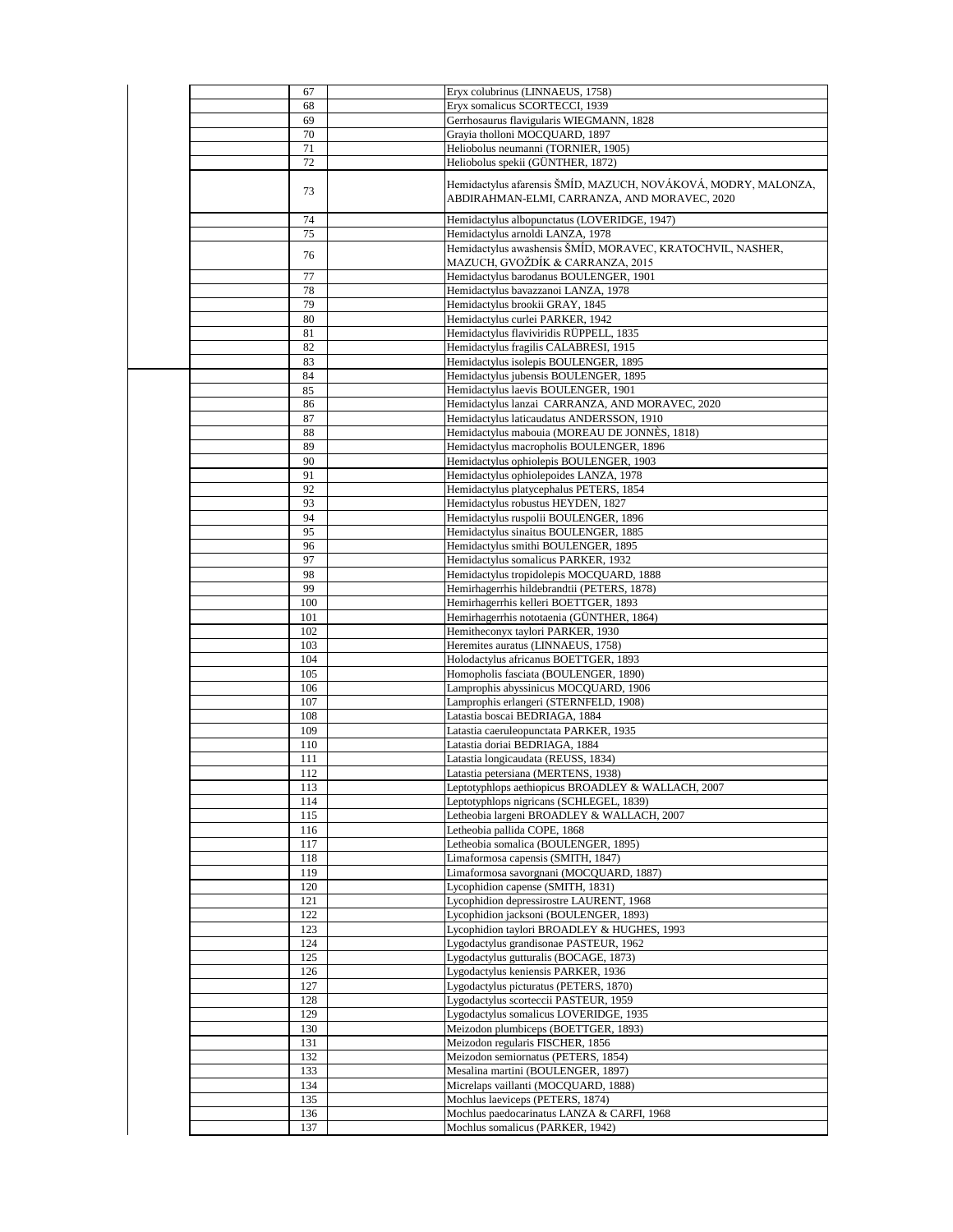| 138        | Mochlus sundevallii (SMITH, 1849)                                                |
|------------|----------------------------------------------------------------------------------|
| 139        | Mochlus vinciguerrae (PARKER, 1932)                                              |
| 140        | Myriopholis braccianii SCORTECCI, 1929                                           |
| 141        | Myriopholis cairi (DUMÉRIL & BIBRON, 1844)                                       |
| 142        | Myriopholis erythraeus (SCORTECCI, 1929)                                         |
| 143        | Myriopholis macrorhyncha (JAN, 1860)                                             |
| 144        | Myriopholis nursii (ANDERSON, 1896)                                              |
| 145        | Myriopholis parkeri (BROADLEY, 1999)                                             |
| 146        | Myriopholis tanae (BROADLEY & WALLACH, 2007)                                     |
| 147        | Naja ashei WÜSTER & BROADLEY, 2007                                               |
| 148        | Naja haje (LINNAEUS, 1758)                                                       |
| 149        | Naja nigricollis REINHARDT, 1843                                                 |
| 150        | Naja pallida BOULENGER, 1896                                                     |
| 151        | Naja subfulva LAURENT, 1955                                                      |
| 152        | Natriciteres olivacea (PETERS, 1854)                                             |
| 153        | Panaspis annettesabinae COLSTON, PYRON & BAUER, 2020                             |
| 154        | Panaspis tancredii (BOULENGER, 1909)                                             |
| 155        | Philochortus hardeggeri (STEINDACHNER, 1891)                                     |
| 156        | Philochortus intermedius BOULENGER, 1917                                         |
| 157        | Philochortus phillipsi (BOULENGER, 1898)                                         |
| 158        | Philochortus rudolfensis PARKER, 1932                                            |
| 159        | Philochortus spinalis (PETERS, 1874)                                             |
| 160        | Philothamnus battersbyi LOVERIDGE, 1951                                          |
| 161        | Philothamnus bequaerti (SCHMIDT, 1923)                                           |
| 162        | Philothamnus heterolepidotus (GÜNTHER, 1863)                                     |
| 163        | Philothamnus irregularis (LEACH, 1819)                                           |
| 164        | Philothamnus punctatus PETERS, 1867                                              |
| 165        | Philothamnus semivariegatus (SMITH, 1840)                                        |
| 166        | Platyceps brevis (BOULENGER, 1895)                                               |
| 167        | Platyceps florulentus (GEOFFROY SAINT-HILAIRE, 1827)                             |
| 168        | Platyceps largeni (SCHÄTTI, 2001)                                                |
| 169        | Platyceps rhodorachis (JAN, 1863)                                                |
| 170        | Platyceps somalicus (BOULENGER, 1896)                                            |
| 171        | Platyceps taylori (PARKER, 1949)                                                 |
| 172        | Pristurus crucifer (VALENCIENNES, 1861)                                          |
| 173        | Pristurus flavipunctatus RÜPPELL, 1835                                           |
| 174        | Pristurus phillipsii BOULENGER, 1895                                             |
| 175        | Pristurus rupestris BLANFORD, 1874                                               |
| 176        | Pristurus somalicus PARKER, 1932                                                 |
| 177        | Prosymna greigerti MOCQUARD, 1906                                                |
| 178        | Prosymna meleagris (REINHARDT, 1843)                                             |
| 179        | Prosymna ruspolii (BOULENGER, 1896)                                              |
| 180        | Prosymna somalica PARKER, 1930                                                   |
| 181        | Psammophis angolensis (BOCAGE, 1872)                                             |
| 182        | Psammophis biseriatus PETERS, 1881                                               |
| 183        | Psammophis lineatus (DUMÉRIL, BIBRON & DUMÉRIL, 1854)                            |
| 184        | Psammophis orientalis BROADLEY, 1977                                             |
| 185        | Psammophis pulcher BOULENGER, 1895                                               |
| 186        | Psammophis punctulatus DUMÉRIL, BIBRON & DUMÉRIL, 1854                           |
| 187        | Psammophis schokari (FORSKAL, 1775)                                              |
| 188        | Psammophis sibilans (LINNAEUS, 1758)                                             |
| 189        | Psammophis subtaeniatus PETERS, 1882                                             |
| 190        | Psammophis tanganicus LOVERIDGE, 1940                                            |
| 191        | Psammophylax multisquamis (LOVERIDGE, 1932)                                      |
| 192        | Psammophylax variabilis GÜNTHER, 1893                                            |
| 193        | Pseuderemias brenneri (PETERS, 1869)                                             |
| 194        | Pseuderemias mucronata (BLANFORD, 1870)                                          |
| 195        | Pseuderemias septemstriata (PARKER, 1942)                                        |
| 196        | Pseuderemias smithii (BOULENGER, 1895)                                           |
| 197        | Pseuderemias striatus (PETERS, 1874)                                             |
| 198        | Pseudoboodon boehmei RASMUSSEN & LARGEN, 1992                                    |
| 199        | Pseudoboodon gascae PERACCA, 1897                                                |
| 200        | Pseudoboodon lemniscatus (DUMÉRIL, BIBRON & DUMÉRIL, 1854)                       |
| 201        | Pseudoboodon sandfordorum SPAWLS, 2004                                           |
| 202        | Pseudotrapelus sinaitus (HEYDEN, 1827)                                           |
| 203        | Ptyodactylus hasselquistii (DONNDORFF, 1798)                                     |
| 204        | Ptyodactylus ragazzii ANDERSON, 1898                                             |
| 205        | Python sebae (GMELIN, 1789)                                                      |
| 206        | Rhamphiophis oxyrhynchus (REINHARDT, 1843)                                       |
| 207        | Rhamphiophis rostratus PETERS, 1854                                              |
| 208        | Rhamphiophis rubropunctatus (FISCHER, 1884)                                      |
| 209        | Rhinotyphlops ataeniatus (BOULENGER, 1912)                                       |
|            |                                                                                  |
| 210<br>211 | Rhinotyphlops unitaeniatus (PETERS, 1878)<br>Rieppeleon kerstenii (PETERS, 1868) |